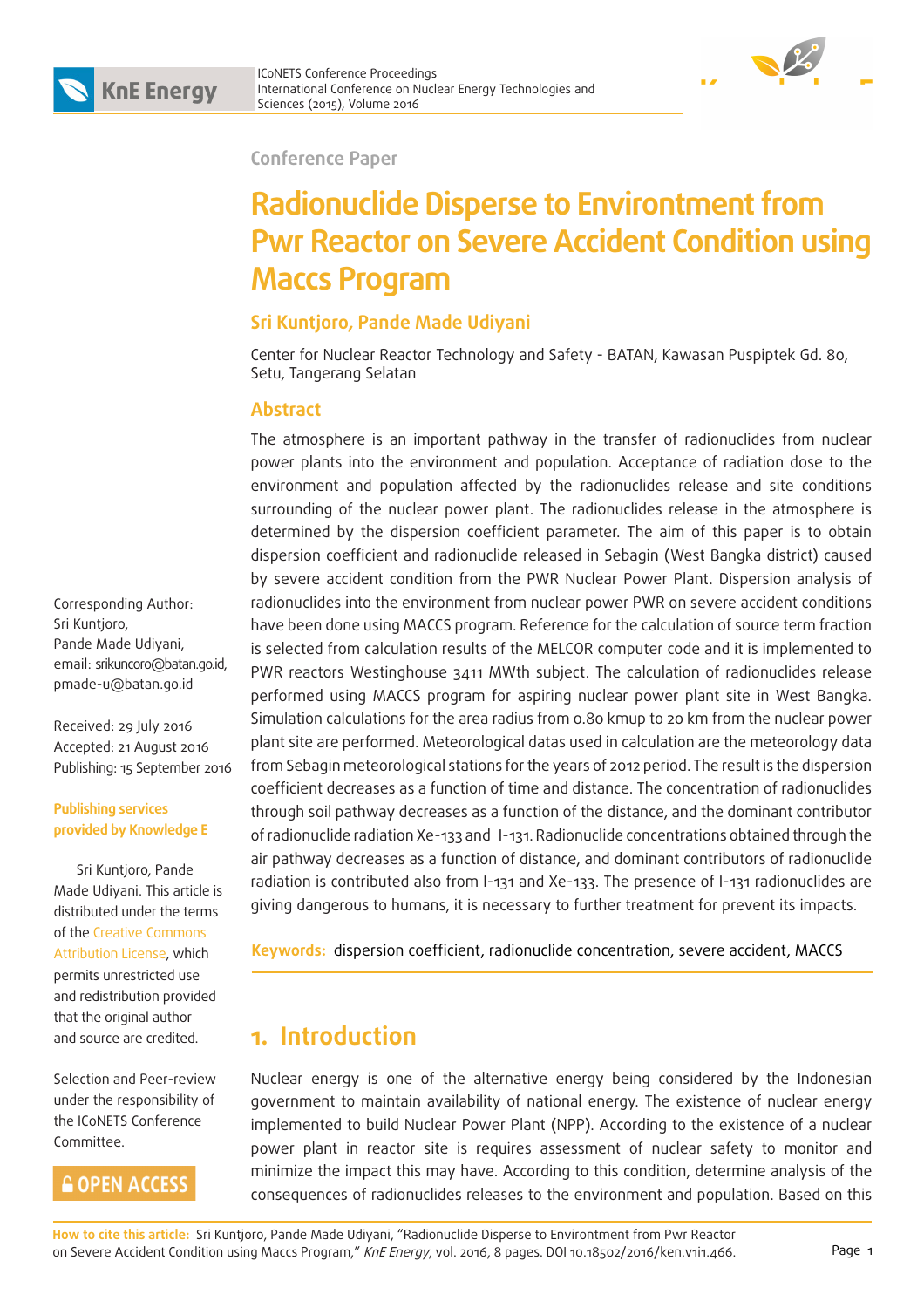analysis it can be seen how big the consequences and the radiation dose to be public and the environment due to the condition of an accident on the rector. Radionuclides release into the environment and population can result from normal and abnormal operation of nuclear power plants. The mostly radionuclide release is through to the air, which is the radionuclide release to atmosphere.

Based on radioactive exposure pathway, radionuclide dispersion in the air will be partially deposited in the ground and will culminate in the environment through the food chain to population. The distribution of radionuclides in the atmosphere is determined by the parameters of the dispersion coefficient, while the deposition parameters are influenced by the dispersion parameter. Dispersion parameters will affected to the external and internal exposure coming from radioactive cloud, while the deposition parameters will affect to the internal and external exposure coming from radioactive deposition on the ground surface. Dispersion parameter is a parameter that is analyzed and written on the Safety Analysis Report (SAR) as part of Chapter on NPP accident analysis. Dispersion parameters can be estimated using Gaussian Plume Model (GPM) as used in computer codes TREX (Hungary), MACCS (Taiwan, USA), OSCAAR ( Japan), LENA (Brazil ), and using Lagrangian Plume Model (LPM) as used in computer codes HYSPLIT (USA), NAME III (UK), MINERVE-SPRAY (CEA-France)[1,2,3,4,5,6,7]. Estimation data of dispersion parameters for Muria Peninsula site plant simulation analyzed using the PC-Cosyma code has been successfully carried out[8,9]. The dispersion parameter estimation data for a potential NPP site in Indonesia is very necessary used for build of NPP SAR document, such as for prospective new site is Bangka Belitung site. Since the dispersion coefficient data for the Bangka Belitung site have not been estimated, then the research in this field will estimated using MACCS (USA) code.

The purpose of this research is to obtain dispersion coefficient data to Sebagin (West Bangka) site using MACSS2 codes. In this research, the analysis of the dispersion coefficient and concentration of radionuclide releases for severe accident conditions in nuclear power plants with a capacity of 1000 MWe PWR reactor type. Results of this analysis are the of radionuclide dispersion patterns from nuclear power plant site and it can be able to fill on reactor accident analysis chapter in the SAR reactor. Postulation selected is a severe accident condition and the specific reactor site to be choose is Sebagin-West Bangka site. The analysis was performed for the dispersion coefficient of  $8<sup>th</sup>$  fission product groups radionuclides are release from the NPP are the noble gas, lanthanides, precious metals, halogens, alkali metals, tellurium, cerium, strontium and barium groups. Calculations using removable fraction of radionuclides in PWR reactors Westinghouse is calculate using MELCOR code [10,11].

### **2. Theory**

Atmospheric dispersion modeling is basically an attempt to describe the functional relationship between pollutants emissions accordance pathways and resulting of radiation concentrations of radiation. Beside this is to predict radiological consequences cause of radionuclide concentration and radiological dose from various hypothetical scenarios are determine. In this study of radionuclides release through the atmospheric model using segmented Gaussian model Plume Models (GPM)[12]. Gaussian Plume Models general equations written in the following formula;

$$
\chi(x, y, z) = \frac{Q}{2 \pi \sigma_y \sigma_z v} \cdot \exp\left(-\frac{y_2}{2 \sigma_y^2}\right) \cdot \left\{\exp\left[-\frac{(z-H)^2}{2 \sigma_z^2}\right] + \exp\left[-\frac{(z+H)^2}{2 \sigma_z^2}\right]\right\}
$$
(1)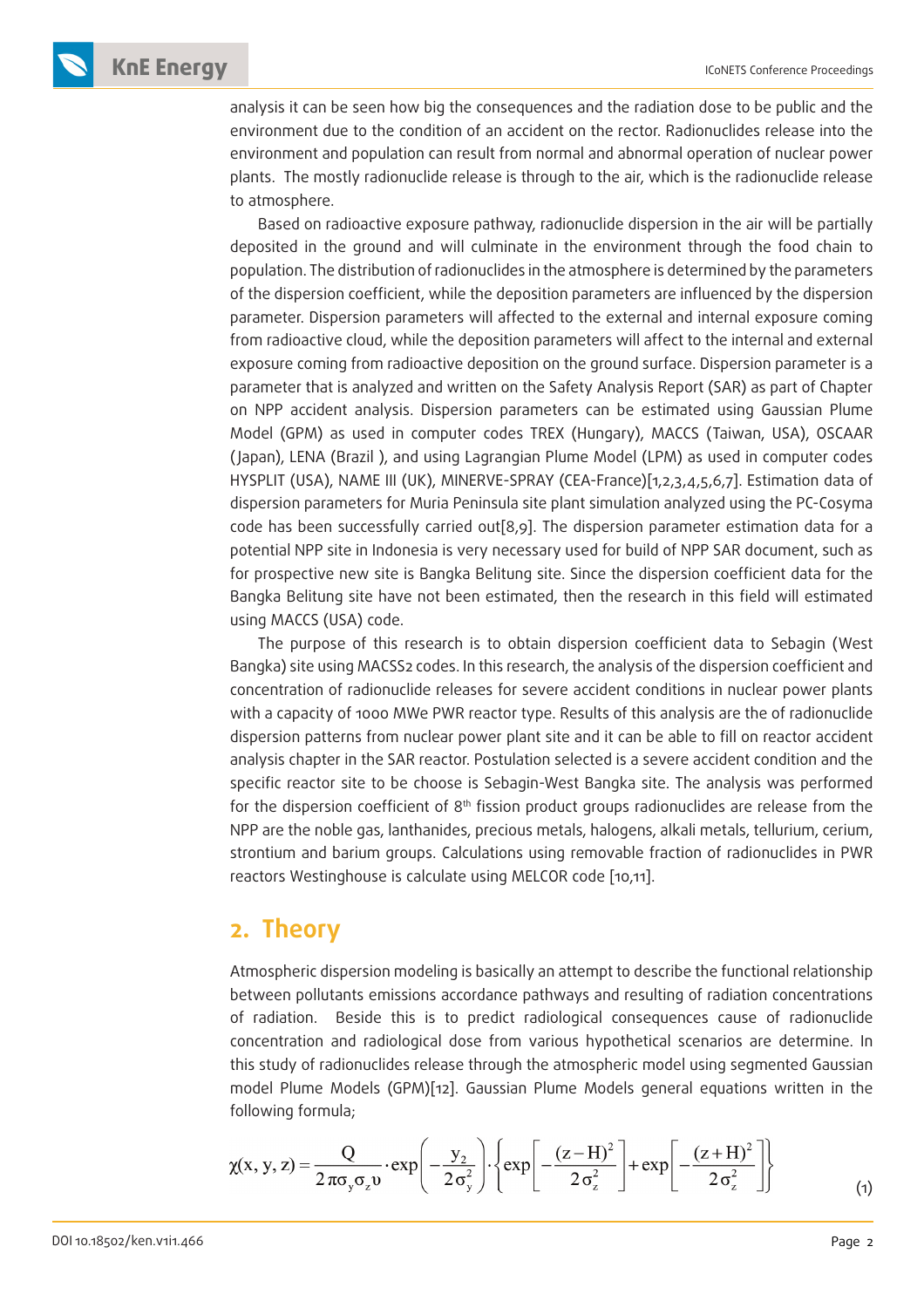#### with;

- χ (x,y,z) : concentration in air (chi) in axial, x premises to wind direction, y = perpendicular to wind direction, and  $z =$  high to the ground level, (Ci/m3)
	- Q : Radioactive release from stack, (Ci/s)
	- υ : average wind velocity (m/s)
	- $\sigma_{y}$  : segmented plume in horizontal direction (m);
	- σ<sub>z</sub>: segmented plume in vertical direction (m)
	- H : effective high of stack (m)
	- y : rectangular distance from wind direction (m);
	- z : high distance from ground level (m);
	- χ/ Q : dispersion factor parameter (s/m3)

Magnitude early for calculation are a plum long L, vertical and horizontal standard deviation  $\sigma_{_{\sf Y_{\sf X}}}$   $\sigma_{_{\sf Z}}$  as follows;

$$
L = \sum_{i} \Delta t_i \cdot v_i \tag{2}
$$

$$
\sigma_y(t=0) = \frac{w_b}{4.3} \tag{3}
$$

$$
\sigma_z(t=0) = \frac{H_b}{4.3} \tag{4}
$$

with;

- ∆ti : establishment time for segmentation plume
- v<sub>i</sub> : establishment velocity for segmentation plume
- $W_h$ : width of the building where the plums are formed
- $H_k$ : high of the building where the plums are formed

While the equation of the plume growth (plume are usually hot, so it will be grow up), it can be seen in the following equation;

$$
\Delta h = \frac{1.6F^{1/3}X^{2/3}}{\overline{u}}\tag{5}
$$

with;

- ∆h : magnitude of plume grow (m)
- F : flux buoyancy from segmentation plume is 8.79E-05 Q (m4/s3)
- Q : power distribution of heat (watt)
- X : distance of radial downstream wind (m)
- $\overline{u}$  : average wind velocity (m/s)

## **3. Methodology**

The research methodology includes a series of calculations and simulations based on postulations data, assumptions data and also based on secondary and primary data namely:

- Source term Calculation for PWR type reactor with 1000 MWe power with postulation of accident is severe accident conditions of Station Black Out (SBO), and release fraction of calculation take from MELCOR calculation results of The Westinghouse PWR reactor with power 3411 MWTh.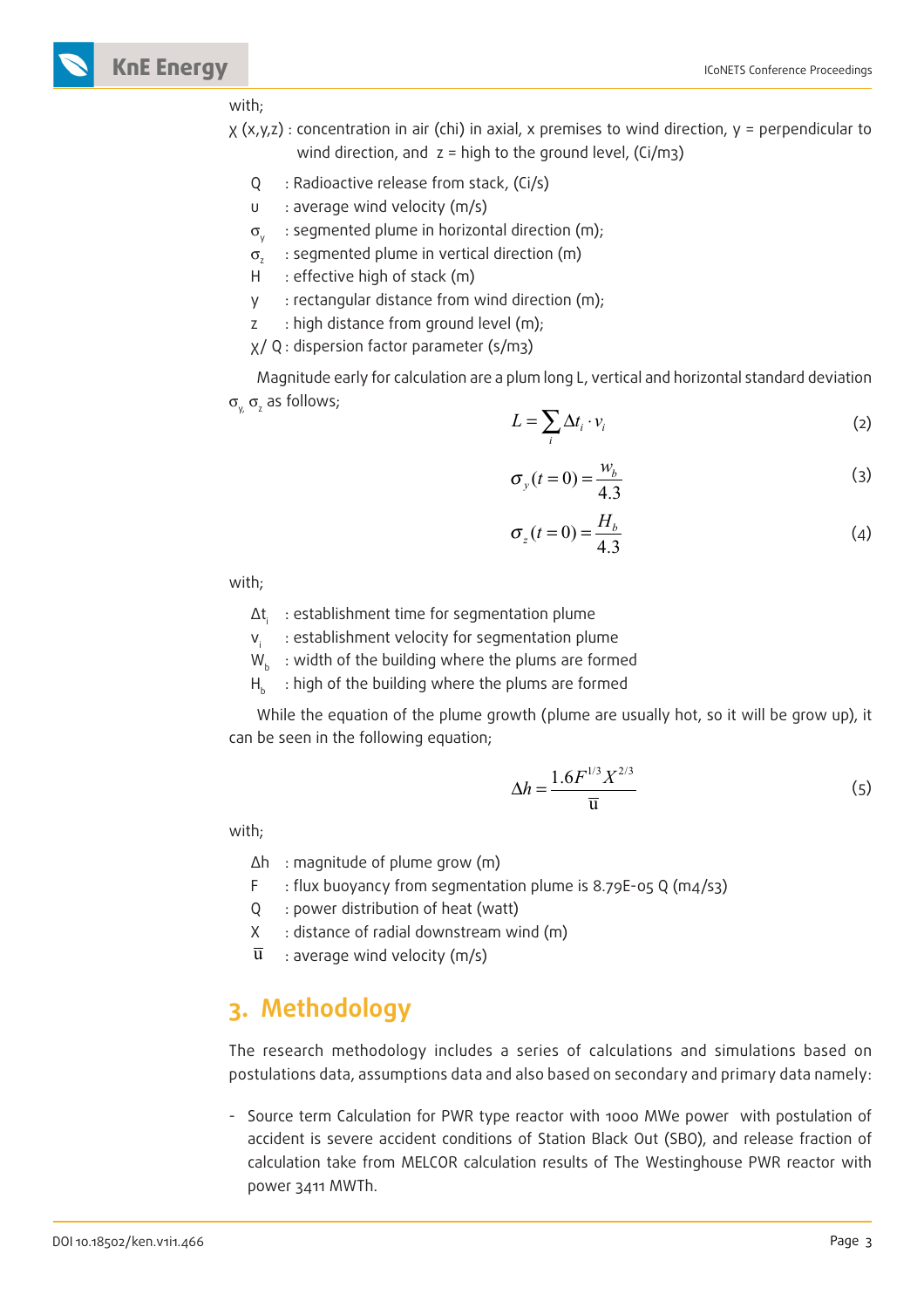

- Calculation of dispersion and deposition parameters using MACCS code
- Reactor site input covering meteorology and topographical conditions were wind speed, weather stability, and solar energy in 16 wind direction and 12 radius distance (800 m, 1 km, 2 km, 3 km, 4 km, 5 km, 6 km, 7 km , 8 km, 9 km, 10 km, 15 km and 20 km from the
- Nuclear power plant site. The selected topology data were taken from West Bangka data as well as the meteorological data were taken from the period of January to August 2012 with one hour interval time. The weather data is taken from 60 m from ground level and a chimney reactor height is 100 m
- The calculation is done for the fission product releases to sequences within 1-96 hours.

## **4. Result and Discussion**

### **1. Sourceterm Analysis**

The analysis was first performed by calculating the reactor inventory. Further calculations was to determine reactor source term for severe accident conditions SBO using MELCOR fraction transport of severe accident SBO from PWR Westinghouse reactor with 3411 MWth power. It radionuclide fraction released results are shown in Table 1. Furthermore, in Table 2 the reactor source term assumed for this SBO accident.

| No.            | Radionuclide Group | Release Fraction of Radionuclide from Reactor (MELCOR) |              |              |                |  |
|----------------|--------------------|--------------------------------------------------------|--------------|--------------|----------------|--|
|                |                    | GAP                                                    | In-Vessel    | Ex-Vessel    | Late In-Vessel |  |
| $\mathbf{1}$   | Noble Gas (Xe/Kr)  | $1.23E - 02$                                           | 8.94E-01     | 8.19E-02     | $5.88E-03$     |  |
| $\overline{2}$ | Halogen (I)        | 4.58E-02                                               | 7.64E-01     | $6.80E-02$   | $3.23E-03$     |  |
| 3              | Alkali Metal (Cs)  | $3.94E-03$                                             | $6.40E - 01$ | $1.02E - 01$ | $2.41E-03$     |  |
| $\overline{4}$ | <b>Te</b>          | $4.97E-03$                                             | $6.57E-01$   | $2.65E-02$   | $3.32E-03$     |  |
| 5              | Ba, Sr             | $4.97E-03$                                             | $2.00E-03$   | $2.35E-02$   | 1.36E-09       |  |
| 6              | <b>Ru</b>          | $4.97E-03$                                             | $9.75E-03$   | 2.09E-02     | $1.75E-0.5$    |  |
| $\overline{7}$ | Lathanium (La)     | $4.97E-03$                                             | 1.06E-07     | $1.19E - 04$ | $1.93E - 13$   |  |
| 8              | Ce                 | $4.97E-03$                                             | $1.01E-07$   | 4.96E-03     | $1.34E - 13$   |  |
| 9              | Mo                 | $4.97E-03$                                             | $4.61E - 01$ | $2.31E - 10$ | $3.44E-03$     |  |

Table 1: Fraction of radionuclide release from MELCOR calculation.

Release fraction in the reactor building depends on the type and character of fission products, and the noble gases have the largest release fraction for each place because of the nature of noble gases do not react with the material. As for fission products which is volatile type such as alkali metal (Cs) and halogen (I) has a little more fraction compare with the noble gases release. Based on released fraction of radionuclides from reactor core to the chimney (late vessel) as written in Table 1, the source term results are listed in Table 2.

Table 2 shows that radionuclide source term from the Noble Gas group (I, Xe and Kr) have a high level of radiation that is in order of 10<sup>12</sup>, this is because the Noble Gas has properties that cannot be filtered, so most of the radionuclides in this group can escape to the environment. Furthermore the source term results in Table 2 are used for the calculation of dispersion parameters and radionuclides concentration are dispersed through the ground and the air.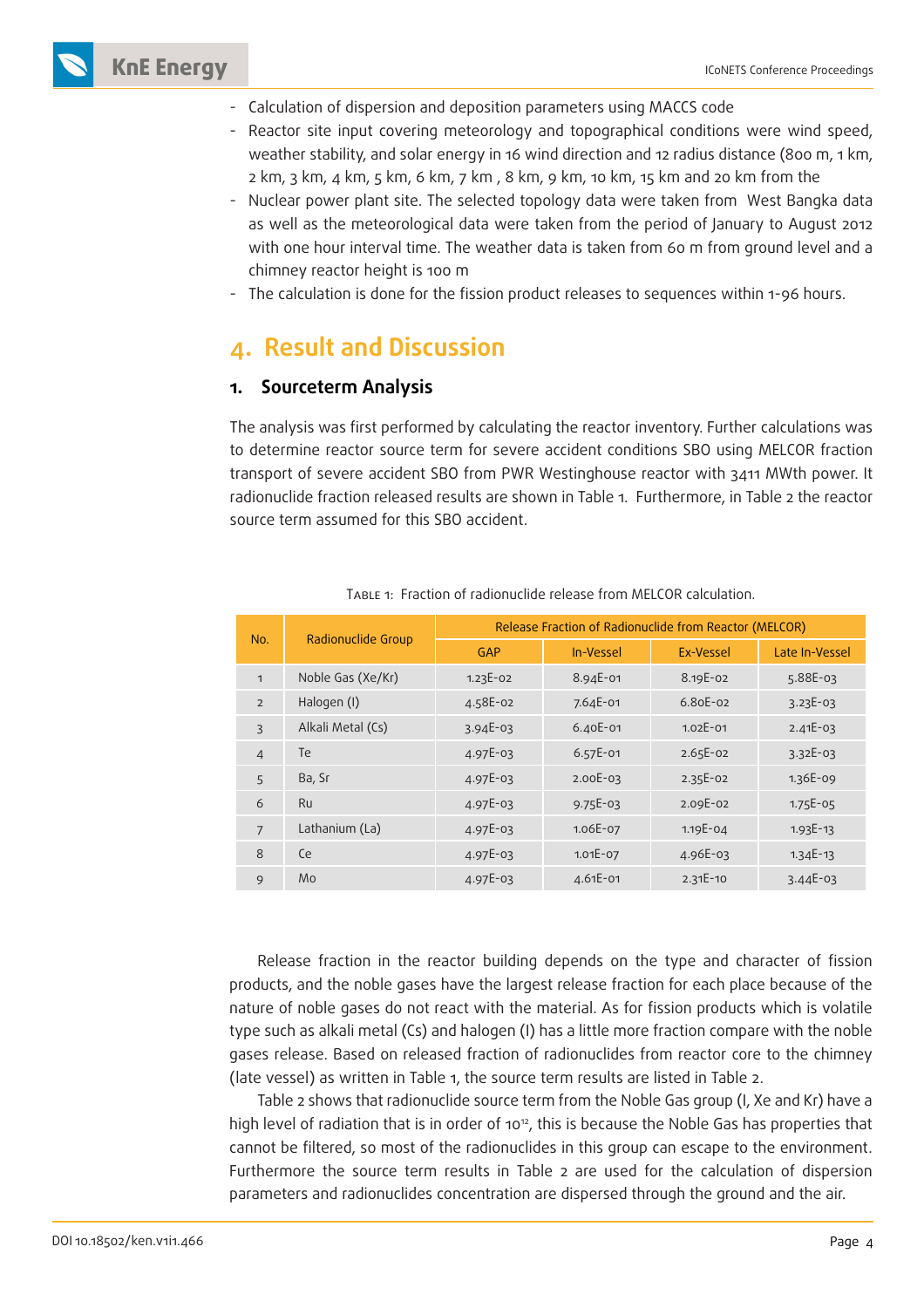

| <b>No</b>      | Radionuclides | Source term (Bq) | <b>No</b> | Radionuclides | Source term (Bq) |
|----------------|---------------|------------------|-----------|---------------|------------------|
| $\mathbf{1}$   | <b>KR-85</b>  | $4.72E + 10$     | 26        | $1 - 131$     | $1.18E + 13$     |
| $\mathbf{2}$   | <b>KR-85M</b> | 9.99E+11         | $27\,$    | $I - 132$     | $1.27E + 13$     |
| $\overline{3}$ | <b>KR-88</b>  | $2.47E+12$       | 28        | $I-133$       | 2.36E+13         |
| $\sqrt{4}$     | <b>RB-86</b>  | $2.26E + 09$     | 29        | $1 - 134$     | $1.18E + 13$     |
| 5              | SR-89         | 4.92E+02         | 30        | $1 - 135$     | $2.04E+13$       |
| $\epsilon$     | $SR-90$       | 4.23E+01         | 31        | XE-133        | 8.55E+12         |
| $\overline{7}$ | $Y-90$        | 4.68E-01         | 32        | XE-135        | $3.61E + 12$     |
| $\,8\,$        | $Y-91$        | 2.97E-01         | 33        | $CS-134$      | $1.91E + 11$     |
| $\mathfrak{g}$ | $Y-92$        | $1.05E + 02$     | 34        | $CS-137$      | $1.11E + 11$     |
| 10             | $ZR-95$       | $3.17E-08$       | 35        | BA-139        | $5.42E + 02$     |
| 11             | $ZR-97$       | 3.00E-08         | 36        | BA-140        | 8.68E+02         |
| 12             | <b>NB-95</b>  | 3.19E-08         | 37        | LA-140        | $1.53E + 01$     |
| 13             | MO-99         | $5.21E+07$       | 38        | LA-141        | 2.58E-08         |
| 14             | TC-99M        | 4.68E+07         | 39        | LA-142        | 1.91E-08         |
| 5              | RU-103        | 4.15E+07         | 40        | $CE-141$      | 8.55E-07         |
| 16             | RU-105        | $2.42E+07$       | 41        | $CE-143$      | 7.84E-07         |
| 17             | RU-106        | $1.37E+07$       | 42        | $CE-144$      | 6.46E-07         |
| 18             | RH-105        | 2.58E+07         | 43        | PR-143        | 2.95E-08         |
| 19             | $SB-127$      | $4.72E + 10$     | 44        | ND-147        | 1.23E-08         |
| 20             | SB-129        | $1.21E + 11$     | 45        | NP-239        | 1.00E-05         |
| 21             | TE-127        | $4.71E+10$       | 46        | PU-241        | 5.83E-08         |
| 22             | TE-127M       | $6.09E + 09$     | 47        | $AM-241$      | 2.40E-12         |
| 23             | TE-129        | $1.36E+11$       | 48        | $CM-242$      | 5.63E-10         |
| 24             | TE-129M       | 2.07E+10         | 49        | $CM-244$      | $6.91E - 11$     |
| 25             | TE-132        | $6.31E + 11$     |           |               |                  |

TABLE 2: Reactor source term (Bq).

### **2. Weather Analysis in Sebagin Meteorology Station on West Bangka District**

Weather analysis is conducted by describing the Wind Rose and it used to determine the direction and speed of the dominant wind blows from the nuclear power plant site in West Bangka district. Meteorological data are then used as input of the MACCS codes. The results of wind rose can be seen in Figure 1.

Figure 1 shows that the largest distribution of radionuclides to the South-East (zone 6 to 8), the West and the Southwest (zones 12 and 13) directions respectively. Based on Figure 1 can be determined safely zone for evacuation and relocation, which is in from the North to the North East-East (zones 1 to 3).

### **3. Radionuclide Dispersion Analysis**

### **a. Dispersion Parameter χ/Q**

Dispersion parameter χ/Q is influenced by radius distance and source term. Dispersion parameter χ/Q decreases with increasing source term and radius distance of release. To determine the influence of the radius distance and release time to the dispersion parameter of fission product in the Sebagin-West Bangka site are listed in Figure 2.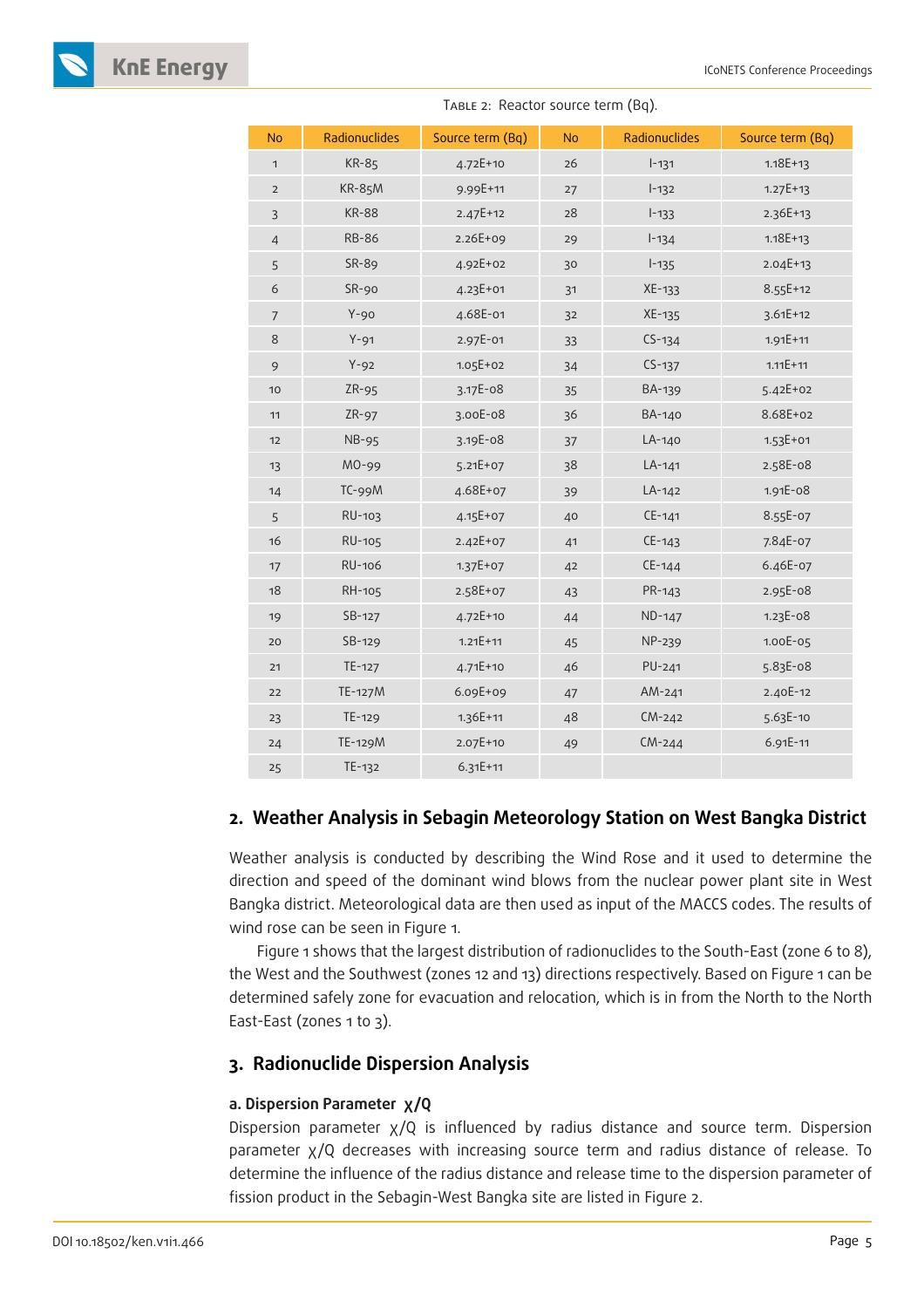





**Figure 1:** Anti wind rose (wind direction from NPP to Environment) of Sebagin Meteorology Station on West Bangka District.

Figure 2 shows that the dispersion parameter  $(x/Q)$  decreases as a function of time. It is also seen that the dispersion parameter also decreases as a function of distance. The highest dispersion parameters shown in the exclusion area is within a radius of 800 m from the reactor site. While the influence of disperse time as it relates to sequences release, ie release sequences under 8 hours have dispersion parameter  $(x/Q)$  is small, as it assumed that the source term still a small portion is released into the atmosphere. Figure 2 shows that the source term can be assumed to be whole releases to the atmosphere in the sequence of 24-96 hours.



**Figure 2:** Dispersion Parameter (χ/Q) Fungsion of Time and Radius.

### **b. Radionuclide Disperse Activity**

Activity of radionuclide radiation dispersed through the air pathway be affected by the value of the dispersion parameter  $(x/Q)$ , it mean that, by increasing the amount of activity it will increasing the dispersion parameter (χ/Q) value as well. The calculation results of radiation activities are shown in Figure 2 and Figure 3.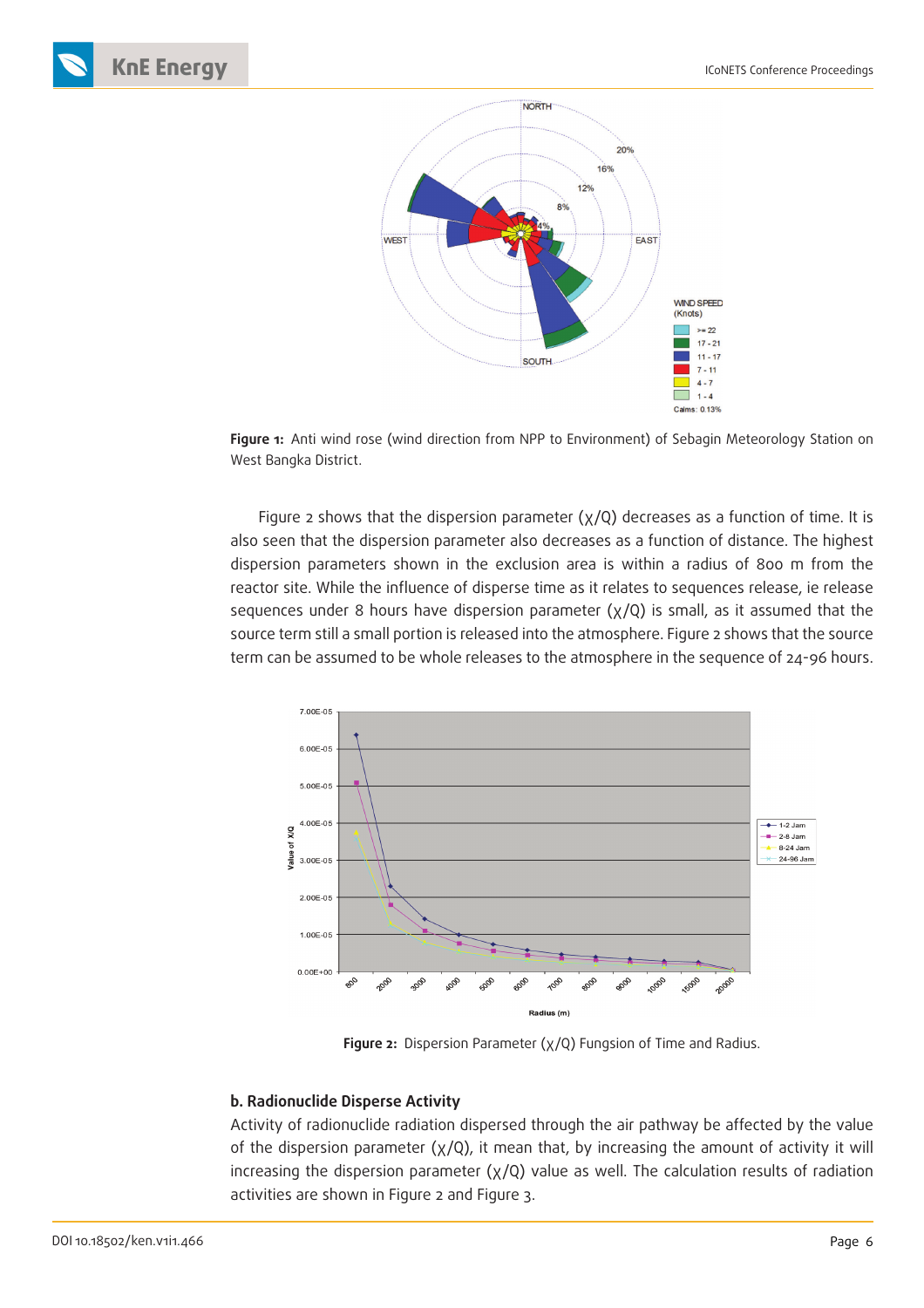Figure 3 shows the distribution of radionuclides through air pathway decreases as a function of distance and it is proportional to the decrease of dispersion parameter value (χ/Q) as shows in Figure 2. Figure 3 show that the greatest activity in a radius of 800 m in prospective nuclear power plant site which is an exclusion zone. Furthermore, from Figure 4 shows that the largest contributor of radionuclide exposure came from the I-131 at 52%, followed by Xe-133 by 40%, Cr-85M by 5% and Te-132 by 3%.



**Figure 3:** Radionuclide Air Concentration Function of Radius.



**Figure 4:** Percentage of Radionuclide Dispersion Release.

## **5. Conclusion**

The dispersion analysis of the PWR to the environment on a severe accident condition using MACCS code has been done for in the Sebagin-West Bangka site. The analysis were carried out for 24 - 96 hours after the accident occur, where in that period the whole of radionuclides has been disperse from the reactor to the environment. Dispersion parameter decreases as a function of radius from the nuclear power plant site. The largest dispersion parameter is 6.30E-05 in radius 800 m from reactor site. Also obtained radionuclide activity dispersed through the air to the environment and the percentage of this radionuclides respectively. The largest